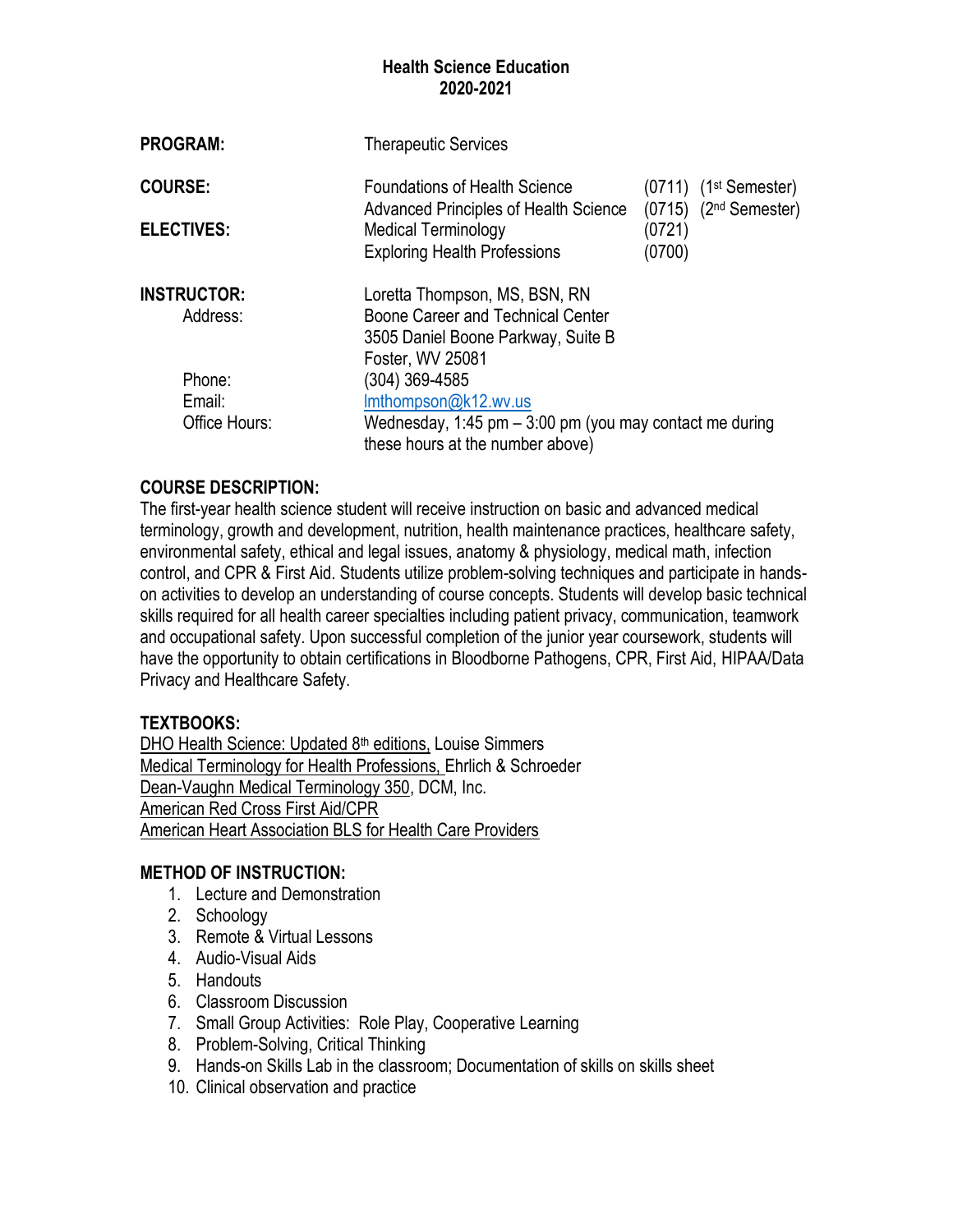## **BASIC COURSE REQUIREMENTS:**

- **1. Current MMR, Varicella, dTap, and Completed Hepatitis B Vaccinations. \*\***Required for working in the health care facility. A copy of the immunization record must be on file prior to clinical rotations and is due to the instructor by October 1, 2020.
- **2. All students must pass a drug screening test before entering the healthcare facility.** Students who fail the drug test or refuse to undergo drug screening will be removed from the program. After the initial drug test, testing may occur randomly throughout the school year.
- **3.** Students must obtain a current First Aid and CPR for the Professional Rescuer or BLS for the Health Care Provider Certifications for clinical rotations. (These certifications will be offered as part of the curriculum)

### **RESPECET FOR OTHERS:**

We understand that our students represent a rich variety of backgrounds and perspectives. We are committed to providing an atmosphere for learning that respects diversity. While working together to build this community, we ask all students to:

- 1. Share their unique experiences, values, & beliefs
- 2. Be open to the views of others
- 3. Honor the uniqueness of their colleagues
- 4. Appreciate the opportunity what we have to learn from each other
- 5. Value each other's opinion and communicate in a respectful manner
- 6. Keep confidential discussions of a personal (or professional) nature
- 7. Use this opportunity together to discuss ways in which we can create an inclusive environment in this course & throughout Boone County.

### **EVALUATION:**

1. Examinations, quizzes, and written assignments will be given a numerical grade according to the following scale:

| $90 - 100$ | А |
|------------|---|
| 80-89      | B |
| 70-79      | C |
| 60-69      | D |
| $0 - 59$   | F |
|            |   |

- 2. Participation in skills labs is required. Students must demonstrate competence in assigned skills and will receive numerical grade upon completion of each skill.
- 3. All work must be neat and legible. Assignments are to include name, date, and period.
- 4. Incomplete work will not be accepted. Late work will be lowered by one letter grade for each day the assignment is late. **ASSIGNMENTS WILL NOT BE ACCEPTED ONE WEEK AFTER THE INITIAL DUE DATE!!**
- 5. FINAL EXAMINATION: An End-Of-Course Exam will be given at the end of each semester.
- 6. When the obstructer observes cheating on the part of the student, the case shall be handled in accordance with the following procedures:
	- a. The instructor has the authority to give the student the grade of "F" on the assignment or a grade of "F" in the course.
	- b. The instructor will submit to the principal, within three (3) days from the time the cheating occurred, a written report, along with physical evidence, stating the facts of the case and the action taken by the instructor.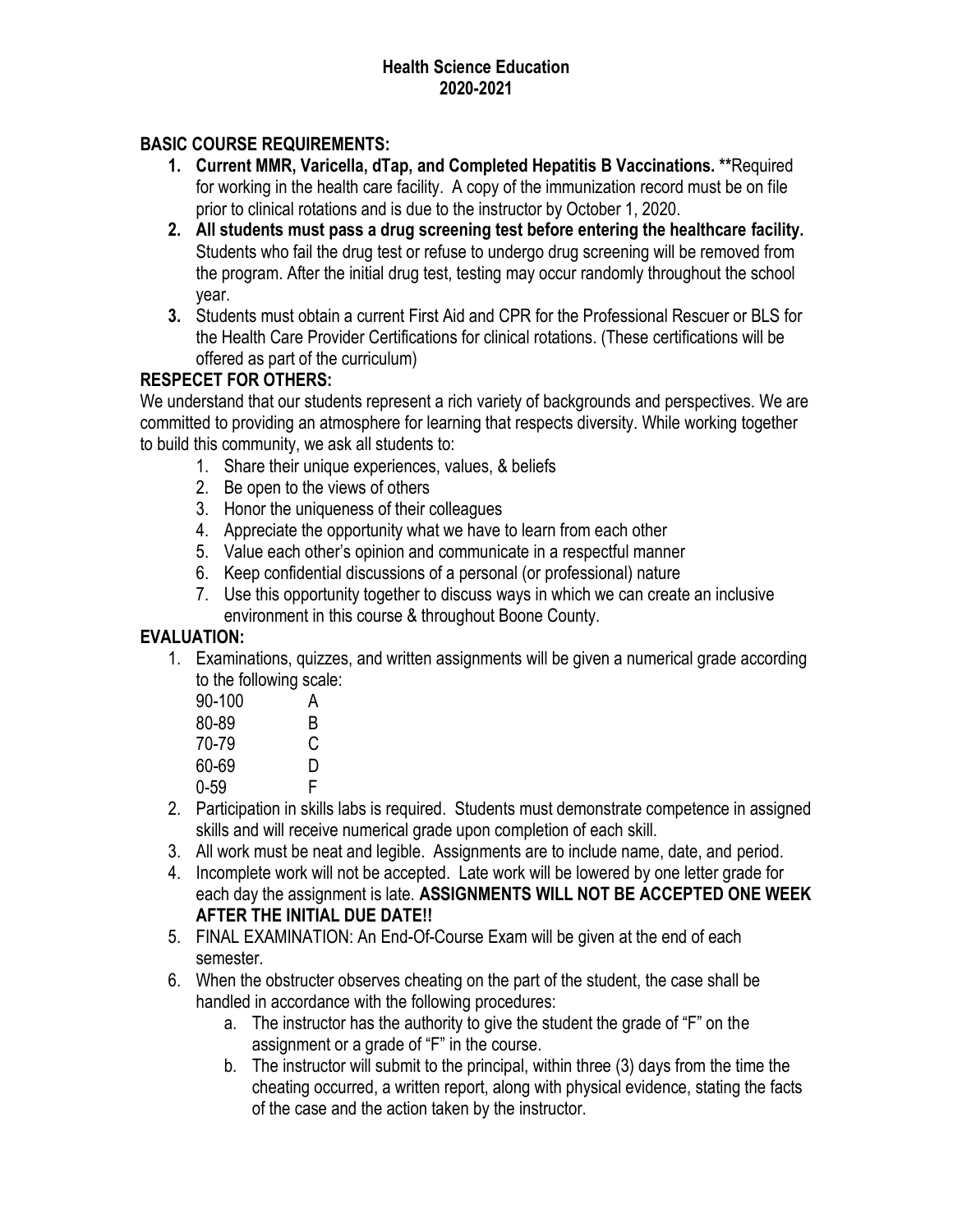## **AWARDS & HONORS:**

One student will be chosen as outstanding student of the nine weeks. The criteria for selection are as follows:

- 1. Quality & Quantity of Work 5. Attendance
- 
- 3. Skills Performance 7. Participation in HOSA
- 
- 
- 2. Leadership Skills 6. Attitude & Cooperation
	-
- 4. Dependability 8. Community Service

Outstanding students will also be invited to become a member of the National Technical Honor Society. Students are recommended by their CTE instructor. Criteria for nomination include the following:

- 1. CTE GPA of 3.5 or better 4. Exemplary Attendance
- 2. Academic GPA of 3.0 or better 5. Participation in HOSA
- 3. Exemplary Conduct 6. Community Service
- 
- 
- 

## **HOSA:**

HOSA is an international student organization recognized by the U.S. Department of Education and the Health Science Education (HSE) Division of ACTE. HOSA's two-fold mission is to promote career opportunities in the health care industry and to enhance the delivery of quality health care to all people.

HOSA provides a unique program of leadership development, motivation, and recognition exclusively for secondary, postsecondary, adult, and collegiate students enrolled in health science education and biomedical science programs or have interests in pursuing careers in health professions. HOSA is 100% health care!

HOSA is not a club to which a few students in school join. Rather, HOSA is a powerful instructional tool that works best when it is integrated into the HSE and health science related curriculum and classroom. HSE instructors are committed to the development of the total person. Those who join the HSE-HOSA Partnership recognize the importance of providing students with training far beyond the basic technical skills needed for entry into the health care field.

Listed below are dates and fees for the 2020-2021 HOSA affiliation year as well as conference information:

- 1. Membership Dues are \$25. Deadline to join is October 1<sup>st</sup>.
- 2. Virtual Fall Leadership Conference: October 21, 2020
- 3. Tentatively: State Leadership Conference will be held March 19-20, 2021 at Marshall University. If Virtual, March 15-20, 2021. Registration Fee TBA
- $4.$  1<sup>st</sup>,  $2<sup>nd</sup>$ , &  $3<sup>rd</sup>$  place winners are eligible to attend the international conference in Orlando, FL, June 23-26,2021
- 5. Any student that is placed in ISS or OSS, for whatever reason, WILL NOT be permitted to participate in HOSA leadership conferences

**Boone Career & Technical Center (BCTC) does not discriminate on the basis of race, color, religion, national origin, gender, sexual orientation, disability, age, or marital status in any of its policies, procedures or practices as required by Title IX, Section 504, and ADA regulations. For inquiries concerning Title IX, please contact the BCS Safe Schools Director Anthony Tagliente at 304-369- 8276 or ataglient@k12.wv.us. For inquiries concerning 504/ADA, please contact the Director of Exceptional Children Mary Knapp, at 304-369-8245 or [mknapp@k12.wv.us.](mailto:mknapp@k12.wv.us) Inquiries may also be submitted in writing to the following Director's at Boone County Schools 69 Avenue B Madison, WV**